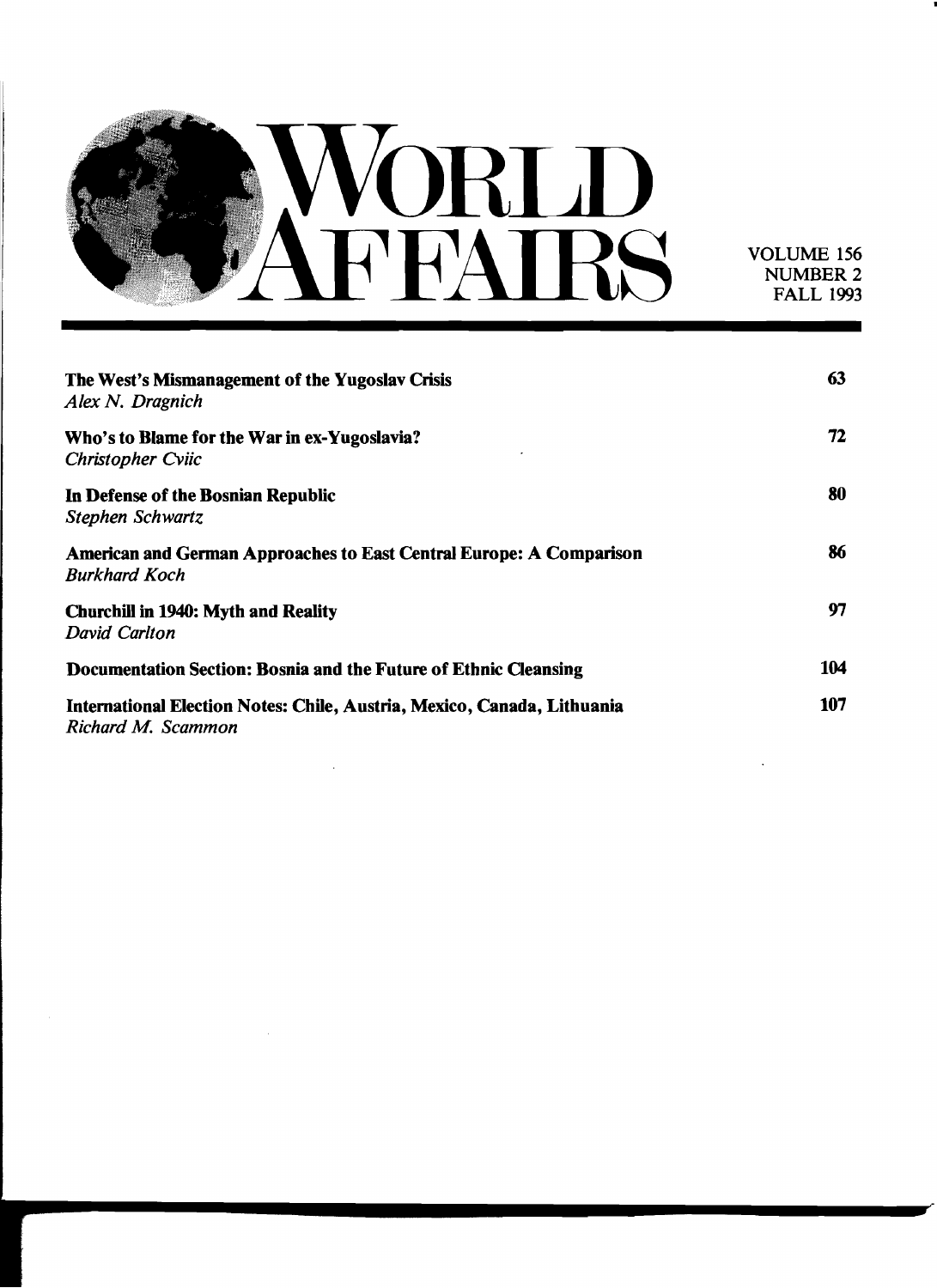## **In Defense of the Bosnian Republic**

**\_\_\_\_\_\_\_\_\_\_\_\_\_\_\_\_\_\_\_\_\_\_J** 

*Stephen Schwartz is on the staff of the* San Francisco Chronicle *and is author of* A Strange Silence.

## By STEPHEN SCHWARTZ

The Republic of Bosnia and Herzegovina<br>
(BH), of the three ex-Yugoslav successor states west of the Drina River, faced the worst internal and external disadvantages at the time Yugoslavia's final collapse began in mid-1991. Slovenia, with a politically sophisticated and ethnically homogeneous population, was united and committed to independence from the moment Yugoslavia broke up; it emerged from a brief military contest with Belgrade mainly unscarred.

Croatia and its leader, Franjo Tudjman, wavered in dealing with the disintegrating Yugoslav regime. The pre-Tudjman Communist authorities permitted the disarming of the Croatian Territorial Defense (on orders from Belgrade), but Tudjman then watched passively while the Serbian populace in the Knin area openly prepared for war. Yet, while it paid an enormous human and cultural cost for its independence, Croatia managed to organize its defense, coming out of the experience with the Croatian people, at home and in the large diaspora—which plays a greater role among Croats than among any other Balkan people-united and committed to the country's reconstruction.

If the Croats may be said to have wavered in the face of approaching conflict, the Bosnian Muslims and most of the Bosnian Croats and Serbs allied with them for a multicultural but unitary Bosnia and Herzegovina-who will be designated herein collectively as "unionists"-may be said to have waltzed, if not sleepwalked, into disaster. This fatalism may have reflected no more than awareness that, while Slovenia was saved by its homogeneity and Croatia partially rescued by the large size of its ethnic majority (80 percent), the Bosnian ethnic mosaic was irresolvably complex. Its composition of 45 percent Muslims, 35 percent Serbs, and 13 percent Croats offered to all the temptation to fight but to none the probability of an easy and a clear victory. Such could be only an inducement to win victory by terror.

Bosnia's social and cultural identity was defined by *absence,* rather than by *presence;* by the failure, over the centuries, to impose a clear Bosnian. identity on the Serbs and Croats who resided there. In a tragic paradox, the very tolerance of Bosnia's "multicultural" character encouraged its constituent ethnicities to strike out on their own, with disastrous results.

The march into oblivion was visible in the inaugural electoral process in post-Communist BH. The first free elections in Slovenia had produced a complex set of competing ideological platforms, but an overall commitment to parliamentary democracy. The parallel elections in Croatia had established Tudjman's conservative Croatian Democratic Union (HDZ) as the mass party of Croatian nationalism, facing a reduced but articulate opposition. But the first elections in BH in November 1990 were an ethnic plebiscite and nothing more: a form of census by ballot, in the words of one observer.

The three political forces that commenced sharing the center stage in Bosnia had been organized on an unabashedly ethnic appeal; no serious political force, aside from those still defending the Communist system, stood, at least at the beginning, for unity. The Serbian Democratic Party, already tainted by association with similar forces launching chaos in Croatia, championed Serb claims while declining to specify how such would be served in a BH approaching independence. It swept the Bosnian Serb communities.

The BH branch of HDZ employed the Croatian national flag as its symbol even while it sought to reassure Bosnian Muslims it would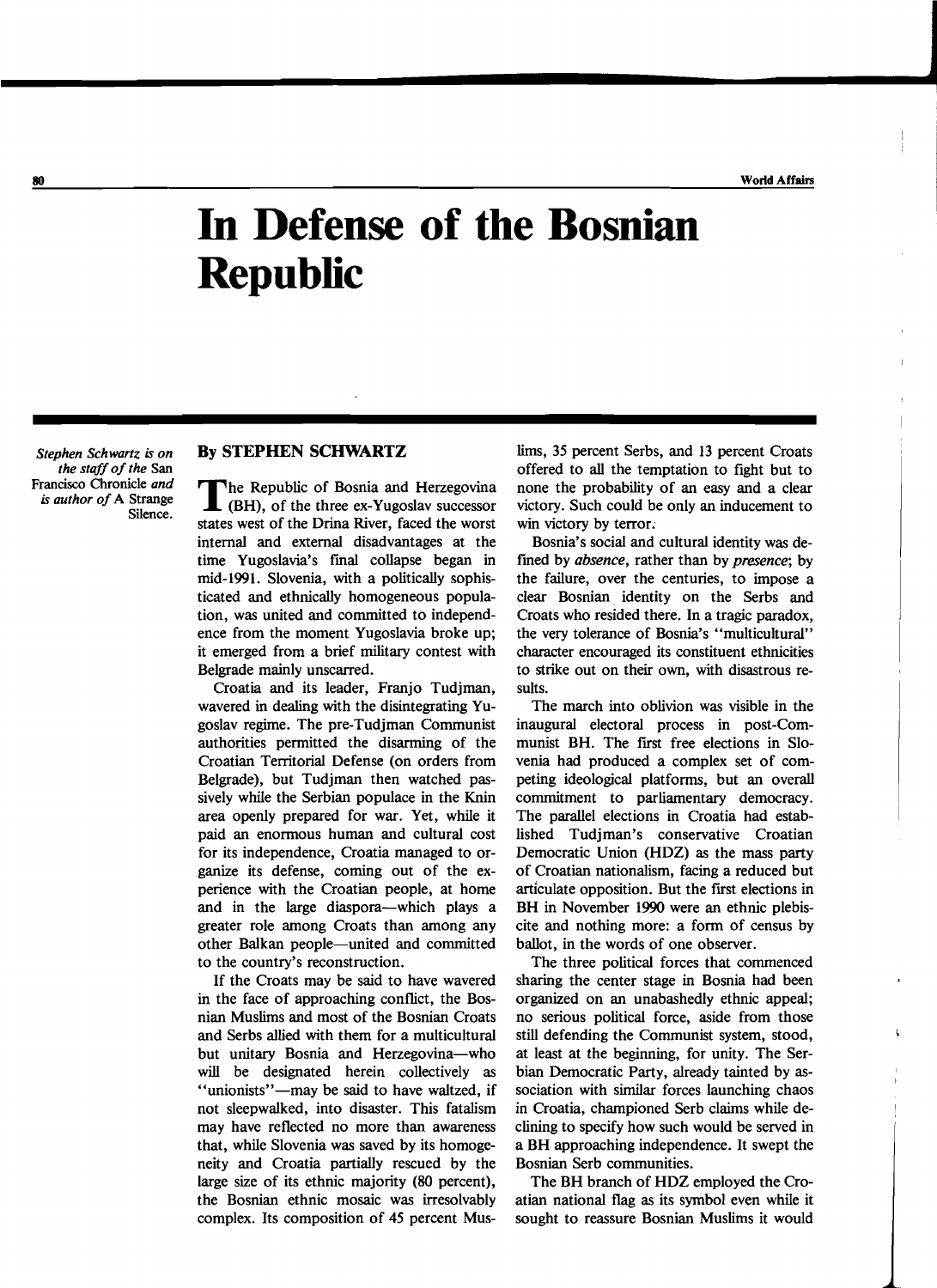**<** 

help defend them against Serbian aggression. The main Bosnian Muslim party, the Party of Democratic Action, or SDA, could not help but present itself as a confessional party, given that religion was and is the main element distinguishing the Bosnian Muslims from their Serbian and Croatian neighbors, and given that both Croats and Serbs had already declared their vision of politics as ethnicity. SDA rallies prominently featured the green Islamic banner with crescent and star that was also displayed inside mosques.

Ivica Ceresnjes, president of the Sarajevo Jewish community and a loyal Bosnian unionist, opposed to the depredations of both Serbia and Croatia, has nonetheless expressed to me his contempt for the maneuvers of the ethnic politicians in BH preceding the war there. "All of them organized on a basis of tribal loyalty and none of them faced the inevitable product of such a polarization, which was a breakdown of civility," he recently commented. He has included the Bosnian media, such as the Sarajevo daily Os/obod*jenje,* which later played a heroic role under the siege in that city, in this impeachment.

Bosnia's Muslim masses, above all, genuinely seem to have entered the nightmare unknowingly. Prior to the Yugoslav constitutional crisis of June 1991, Slovenia had gone through years of psychological preparation for secession, with its leadership actively opposing the Yugoslav military order and training citizens in decentralized community defense. Once the series of atrocities began in the Serbian combat zones inside Croatiamost importantly, the massacres at Borovo Selo and Dalj-Croatians, however Tudjman wavered, understood what was coming, even if they little knew what to do about it.

By contrast, when armed Serbian bands appeared in the streets of Sarajevo in 1992, mounted barricades, and began firing on civilians, the city's residents reacted with dumbfounded shock, hysteria, and touching but meaningless pacifist demonstrations. Reports had circulated for months that arms were being transferred here and there; Serbian irregulars were obviously involved in and emulating their compatriots' offensive in Croatia; Muslims had organized some armed groups that proved, at the beginning at least, more rhetorically than militarily visible. Yet, perhaps because, unlike in Croatia, there was no compact Serbian zone in Sarajevo or Bosnia as a whole that could provide an obvious

center for insurrectionary activities, unionist Bosnians deluded themselves into believing an assault comparable to that in Croatia was impossible. In fact, the Serbian terror in Bosnia, erupting in the midst of a long-settled urban life in cities like Sarajevo and towns like Bijeljina, Prijedor, Foca, and Visegrad, proved more frightful than that in Croatia, in every detail.

Another factor in lulling the defenders of multicultural Bosnia into a position of ex-

**The Serb-controlled ministry used the months prior to the realization of full independence to disarm the republic, as Yugoslav military officials had earlier disarmed Croatia, and to otherwise disorganize its defense capabilities.** 

treme vulnerability was that the local Serb-extremist leadership "cooperated" in a tripartite ethnic-based administration of the republic that had emerged from the 1990 "confessional" vote. This structure immediately took up and gave preliminary approval to plans for decentralized, local government through ethnically-defined "cantons"-far short of full partition-with the agreement of the Muslims and Croatians who hoped that such would satisfy Serbian claims while permitting the maintainence of the historic BH borders.

Serb extremists took advantage of their role in this "precantonal" political structure to prepare their insurrectionary movement, mainly through the Ministry of Public Order; in Bosnia as elsewhere in former Yugoslavia, regional and local police showed an ethnic Serbian preponderance. The Serb-controlled ministry used the months prior to the realization of full independence to disarm the republic, as Yugoslav military officials had earlier disarmed Croatia, and to otherwise disorganize its defense capabilities.

When outright war began, and particularly after the Serbian pogroms against Muslims, Croats, Hungarians, Ruthenians, Czechs, Slovaks, Jews, and other non-Serbs in North Bosnia-the cradle of "ethnic cleansing" in its immediate contemporary form-the SDA and its main leader, Alija Izetbegovic, abandoned their former confessional appeal and emerged as the champions of unionism. Izetbegovic and his colleagues opposed any plan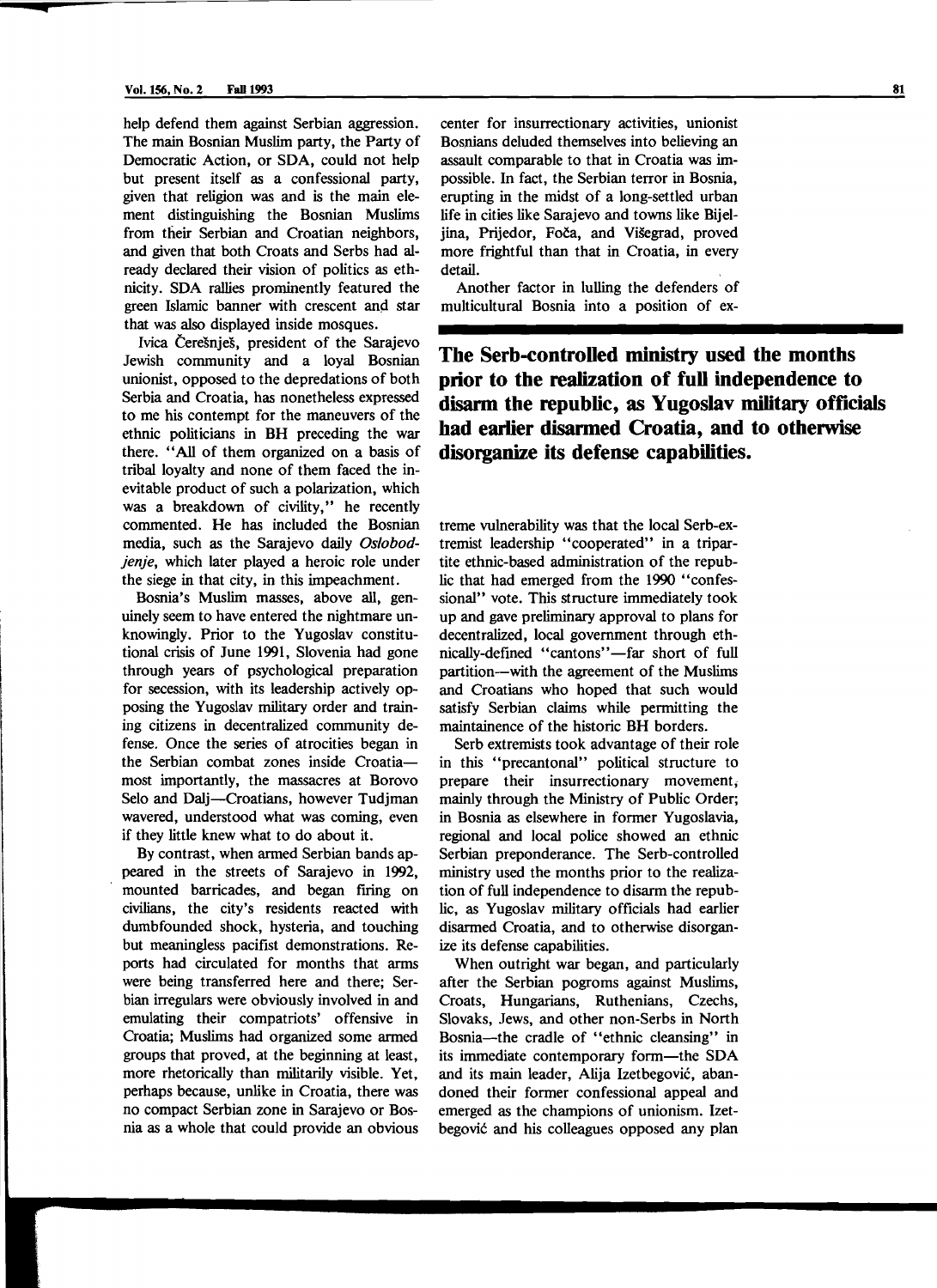for an ethnically homogeneous Bosnian Muslim state; they condemned such a concept, long proposed by Belgrade under the contemptuous title "Alija's Pashaluk," as the equivalent of a ghetto, a reservation, or a "Bantustan." They have continued to oppose any such solution, proving the inaccuracy of labelling Izetbegovic's administration a "Muslim", government. And it is because they in principle rejected any such state that Izetbegović's forces resisted the various proposals for a partition developed in negotiations in Geneva and elsewhere.

The ranks of Izetbegović's State Presidency, which preserved the 1990 tripartite form, reflected the composition of Bosnian unionism in general. The latter encompassed members and offspring of mixed marriages, a widespread phenomenon in BH; Bosnian Serbs who chose to fight in defense of a multicultural state; a notable section of Croatian opinion that viewed Croat-Muslim unity as a historic necessity, and, of course, nearly all Bosnian Muslims, as well as most Jews.

The unionist platform was based on defense of civic coexistence as well as on Bosnian traditions of regional disengagement from both Serbian and Croatian claims, and on recognition of the European and overwhelmingly secular culture of the Balkan Muslims. Serbian extremists asserted the right to partition Bosnia on the basis, first, of delirious "Great-Serbian" expansionism, and second, of organizational logic-if Yugoslavia could break up, why should not the very republic that had always, because of its ethnic mix, been called a mini-Yugoslavia, also break up?

Third, they appealed to Serbian anti-Muslim prejudice, harking back many centuries to the Turkish conquest, but that entered its period of virulence following the Turkish retreat from Europe in the mid-1870s, when the first extensive modem Serbian massacres of Muslims-ethnic Turks, Bosnians, and Albanians-occurred. Finally, they called on an undercurrent of Serbian peasant resentment against the former Muslim landlord class.

Croat designs toward a potential Bosnian partition were obvious from the beginning, and were probably inevitable given the homogeneous Croatian majority in Western Herzegovina and past Croat rule over that area. Such intentions were obscured for some time by rhetoric, revived after many decades, of Croat-Muslim unity against Serbia. For the

first six months of the war in Bosnia, this posture was supported by the main Bosnian Croat leader, Mate Boban.

But Croatian behavior in Western Herzegovina displayed sinister shadings from the beginning. Croat and Muslim militia fought over the Herzegovinan capital, Mostar, soon after its recapture from the Serbs in 1992, and many mosques and other monuments in the city's famous "Bazaar Quarter" were destroyed by Croat artillery.

I was one of the first U.S. journalists to report on this threat. In the *San Francisco Chronicle* of 30 May 1992. I quoted Ivica Čerešnješ, who warned.The Bosnia we loved will never return.... The Muslims and Croats are now carving their pieces off the corpse of Bosnia, and we feel the next stage will be a conflict between them."

Both Serbs and Croats, in their time, had argued that Muslim Bosnians were "Serbs of Muslim faith" or "Muslim Croats." These propagandistic arguments by Zagreb and Belgrade were supplemented by assertions that, furthermore, there was no distinctive tradition of Bosnian nationality or statehood.

Yet every Bosnian Serb or Bosnian Croat is immediately recognized as such, by speech alone, in the streets of both Zagreb and Belgrade. Bosnian literary and folkloric traditions are unique, neither Croat nor Serb, and Bosnian Islam traces its origin to a will to perpetuate a regional identity embodied in pre-Islamic times by the "Bosnian Church"-socalled "dualists" or "Bogomils," independent from the ecclesiastical dominion of both Rome (represented by Hungary and Croatia) and Constantinople (represented by Serbia).

Bosnia, to the extent that it defined itself as neither Croat nor Serb, also fell heir, unwontedly, to the "Yugoslav" tradition. An appeal to Yugoslav identity had been put forward by Belgrade early in the war in Croatia, with no less a protagonist than Slobodan Milosevic himself seeking to paint his forces as "internationalists." Serbian media claimed an antifascist struggle was underway against those it labelled *UstdSe,* reviving the party label of the pro-Axis regime in Croatia during World War II. But in Bosnia the Yugoslavist slogan and other "Tito-flavored" phrases such as "antifascist resistance" were eventually adopted by the Bosnian unionist forces.

The obstacles facing the BH unionists and the government of Izetbegovic at the outset of the 1992 war were, of course, aggravated by

 $\perp$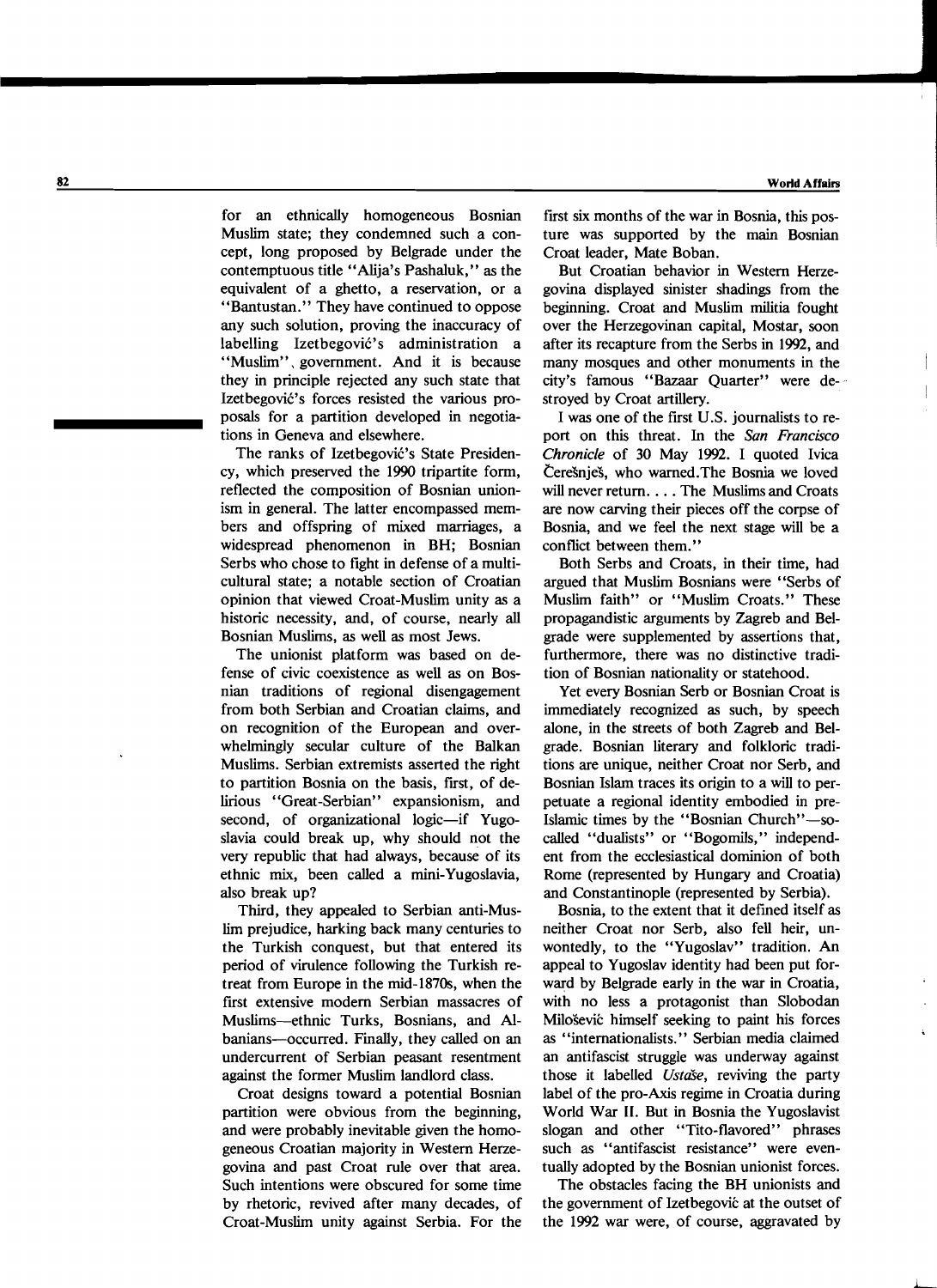the following further problems: the overwhelming imbalance of military resources in favor of the Yugo-Serbian aggressor; the geographical isolation of BH, which has virtually no coastline and an inadequate river transport system; the rapidity and efficiency in terrorism of the Serbian advance into North Bosnia and the East Drina area; international sanctions against the purchase of arms by BH; the grim situation of survival facilities and rise of criminality inside the unionist enclaves, and political divisions at the top of the unionist leadership. But, most of all, the Croats continued their dance with betrayal. Yet multicultural BH and its defenders were by no means helpless. Unionist BH proved difficult if not impossible to subdue.

Most significantly, "ethnic cleansing" by the Serbian aggressor, intended to stampede Muslim residents out of North and East Bosnia, failed to do so. The ethnic mix on the ground in BH was simply too complex. Like the expectations of the Serbian invaders, the proposals for partition served up by the foreign powers failed to take the stubborn character of this reality into account.

Unionist BH did not collapse. The area shown (incorrectly) as "Muslim-controlled" on media maps around the world diminished, but then slowly and persistently expanded. As David Ottaway wrote in *The Washington Post* in September, "Since early June, the Bosnian army has nearly doubled the territory under its undisputed authority and virtually reversed the proportion of Bosnia held by Muslims and Croats."

The siege of Sarajevo dragged on for more than sixteen months (at the time of this writing) but the city did not give up. Some cities that had been seized by the Serbs at the beginning of the Bosnian war were liberated, like Mostar, while others, although heavily punished, were relieved, like Goražde. Bihać, Srebrenica, and Zepa, pockets of Muslim strength surrounded by Serb forces, did not fall; nor did some major cities: Tuzla, Maglaj, Zenica, and Travnik.

James Gow, a research fellow at the Centre for Defence Studies, University of London, in a revealing article published in *RFE/RL Research Report* (4 June 1993), described how BH managed, against all odds, to mount a respectable defense. Gow stated that the BH army maintained 120,000 active troops, with up to 50,000 fully equipped and 80,000 in combat. The BH army, which began the war

*r*<br> *r*<br> *r*<br> *r*<br> *r*<br> *r*<br> *r* 

as a "people in arms," bringing together male and female volunteers with little more than hunting weapons and police sidearms, had managed to reach a point where its supplies of light weaponry were formidable, although it continued to face ammunition shortages.

The BH forces profited greatly from a single operation north of Tuzla, in which a l00-vehicle Serbian supply column was captured, giving them around 40 tanks 'and 30 armored personnel carriers, as well as large

## **Croatia needed few excuses to sell out Bosnia. Croatia was encouraged to pursue the seizure of Western Herzegovina by the actions of the Western powers.**

numbers of field artillery. The light armaments and ammunition seized in the Tuzla action, according to Gow, were sufficient to equip 15,000 fighters. The BH army also held "relatively large" supplies of mortars and shoulder-launched antiaircraft rockets.

Gow also noted that, in addition to this surprisingly extensive military capability, the anti-Serbian struggle also involved "Muslim guerrillas" in the area of Eastern Bosnia around Bratunac, scene of terrible atrocities by the Serb invaders early in the war. In a manner similar to that of Marshal Tito's partisans, these guerrillas had organized a network of up to 2,500 effectives, launching raids, "largely successful" according to Gow, to capture Yugoslav weapons. In January 1993 the "Muslim guerrillas" scored significant victories in Eastern Bosnia, Gow writes, pushing the invader back across the Drina.

Meanwhile, attempts by Bosnian supporters, including the governments of Iran and other Muslim states, to get rid of or evade the international arms boycott on Bosnia had results that were impossible to evaluate in the short term. Around 500 *mujahedin* or Muslim fighters were believed to have come to BH and remained to fight in the war, but their combat effectiveness was questionable and they were charged with having fomented conflicts with the Croats, among other problems. Croatia, however, needed few excuses to sell out Bosnia. Croatia was encouraged to pursue the seizure of Western Herzegovina by the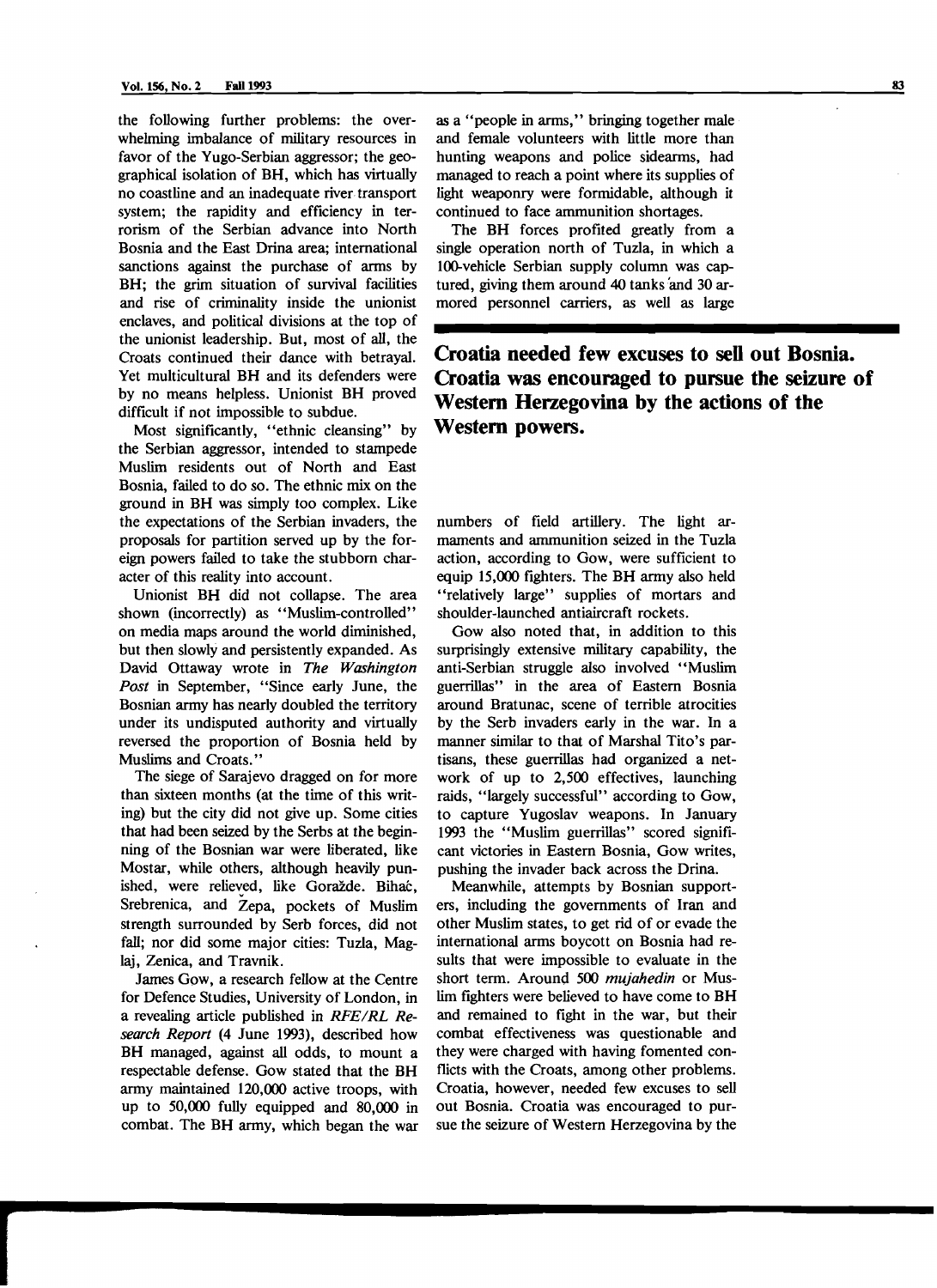J

I

 $\int$ 

actions of the Western powers (if not directly, by Lord David Owen, who came to embrace Croat positions on the Bosnian future.)

In their first two years of governance Tudjman and Co. had made great efforts to prove to the West that they were not *UstriSe* or otherwise Croat extremists, but were, rather, center-right democrats in the German or Austrian mold, who sought to play by Western rules; but such insistence gained Croatia nothing. Nor could Western acquiescence to Serbian "ethnic cleansing" be expected to impel Croatia toward any attitude other than one of imitation; fmally, dependence on Western intervention to save the victims of the Serbs began to seem not only foolish, but would leave the Croats in Herzegovina at greater risk.

Indeed, Croatia's claim on Western Herzegovina was immoral but backed by substantial practical arguments. It was the most ethnically compact area in BH; its Croat population had enjoyed special religious and other privileges under the Turks; it had been assigned to "banovina Croatia" in a shorttermed revision of borders just before World War II, with the (failed) object of securing Croat loyalty to monarchist Yugoslavia.

All this, in addition to growing anti-Muslim pressure throughout the West, made some kind of Croat-Serb deal at the expense of the Bosnian Muslims increasingly probable. However, aside from a so-called *Ustaša* element, which harked back to Croat-Muslim unity on the Axis side in World War II, much of Croatian society viewed such a strategy unfavorably.

Croatian losses in the 1991 war had been too serious to be forgiven in exchange for Western Herzegovina; a division of Bosnia with the Serbs would only increase the military advantages enjoyed by the latter, and lead, many believed, to yet another Serbian assault on Croatia. Further, it was clear that if Croatia acquiesced in the division of BH, it would lose any standing to oppose the permanent Serbization of the Croatian *Krajine.* 

Thus, Tudjman's abandonment of the Bosnian government and attempted assimilation of a Western Herzegovina purged of Muslims came to be opposed by political groups ranging from the ultrarightist *neo-UstaSe* of the Croatian Party of Rights (HSP) to the Christian democrats Marko Veselica and Anto Kovačević. Tudjman's critics on this issue included the influential Social Liberal Party

and the "historic" remnant of the Croatian Peasant Party (whose forebears dominated Croat politics before World War II), as well as major personalities and factions in his own party, HDZ.

In May 1993, Cardinal Franjo Kuharić, Catholic primate and a leading figure in Croatian life, clearly condemned the Croat leadership in Herzegovina for their attacks on Muslims and warned that such might lead to serious world sanctions against Croatia. Bo ban, the boss of the Mostar Croats, reacted gracelessly, just as throughout much of 1993 his force-the HVO or Croatian Defense Council, backed by Tudiman-made clear by its actions to "ethnically cleanse" Herzegovina and Central Bosnia of Muslims that a will undeniably existed to arrive at an understanding with Serbia. The HVO in Mostar murdered Muslim children, destroyed homes, and conducted a wholesale campaign of vandalism, completing the devastation of the historic Muslim quarter on the left bank of the Neretva river by levelling the remaining sixteenth century mosques and other monuments.

Above all, the West seemed to be searching for evidence that all sides were equally evil in the Yugoslav war, and the Croatian betrayal of the Bosnian Muslims certainly helped fulfill that need. As European toleration of Serbian aggression encouraged Croatia into a similar course, toleration of the resulting Croatian treason to Bosnia encouraged some Bosnian Muslims to adopt a similar attitude of extremist ethnocentrism. Prof. Ivo Banac of Yale University commented: "The worst crime of Milosevic is that his conduct legitimated similar atrocities by his victims."

But although the world media and political elites saw the solution to Bosnia's tragedy in intervention from outside BH, either to impose an unjustifiable partition or to punish Serbian aggression, only one moral remained to be drawn from the first sixteen months of ) the war: regardless of what maps were chewed over in Geneva and whether or not Clinton would act against Belgrade, unionist BH would not obligingly disappear.

Even were the Serbs to emerge from peace talks enjoying territorial aggrandizement, they would have to maintain control over areas they could grab but could not easily conquer. The Serb-occupied Croatian *Krajine*  are mainly primitive hinterlands without communications, transportation, or other eco-